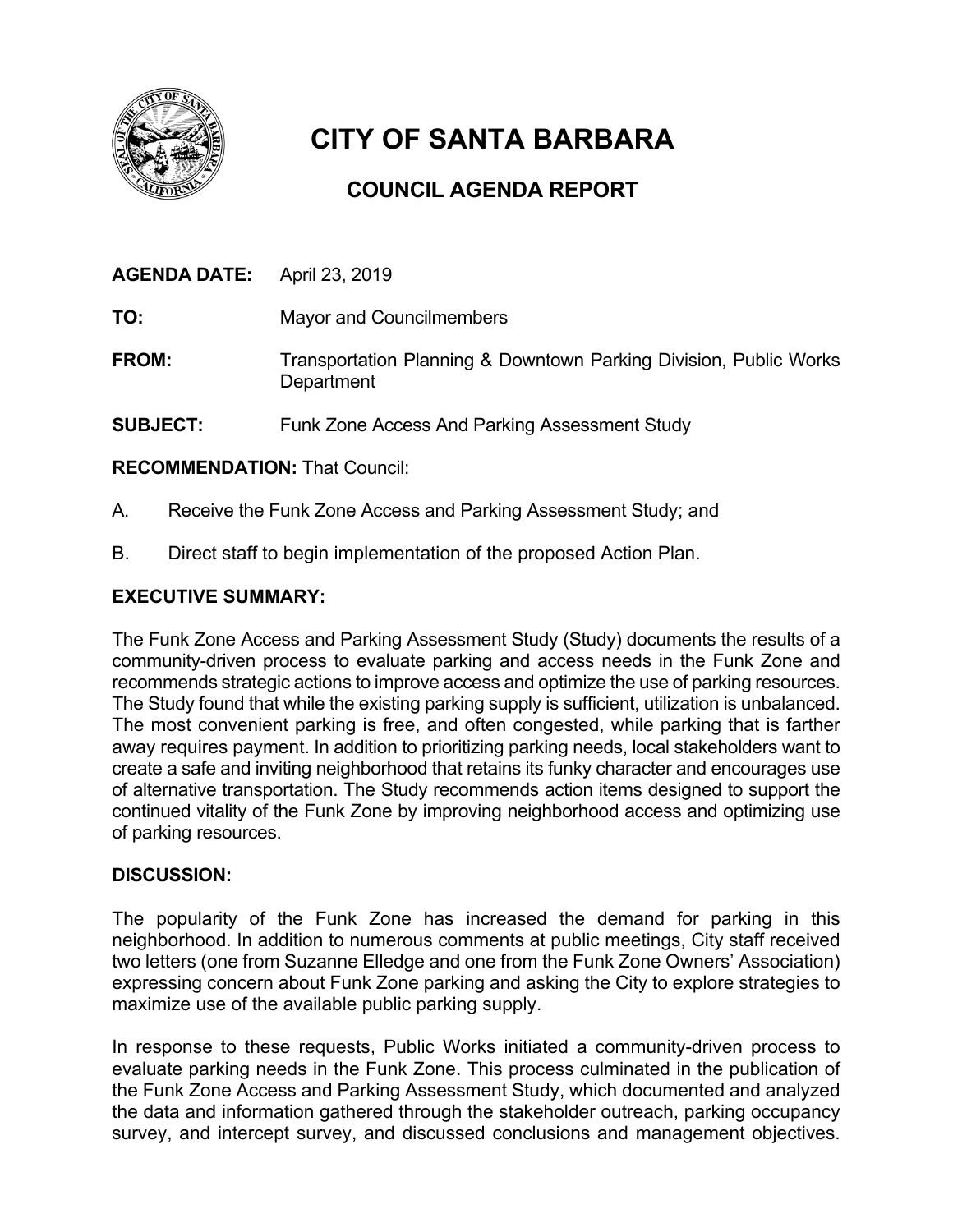The draft Study was presented to the Downtown Parking Committee (DPC) on September 19, 2018. After incorporating revisions and comments, the DPC was presented with a revised draft on October 11, 2018 (see Attachment).

The parking and access needs and stakeholder priorities identified in the Study were used to develop a proposed action plan designed to achieve the stated management objectives.

#### **Process and Results**

#### *Stakeholder Outreach*

On April 11, 2018, the City hosted a listening workshop with Funk Zone stakeholders, including business owners, employees, residents, and visitors. The purpose of this workshop was to assess the transportation-related needs, interests, and priorities of different stakeholder groups by gathering their responses to a series of questions. These questions were also posted in an online survey for those who were unable to attend the workshop. Responses were gathered over a period of approximately six weeks, and during this time, over 100 people gave over 450 individual interest-oriented comments.

Workshop participants and survey respondents identified the following priorities for Funk Zone parking and access:

- *Parking resources for both customers and employees:* Stakeholders believe the City should encourage the use of public lots and explore ways to optimize the use of street parking.
- *A safe and inviting Funk Zone:* Stakeholders requested additional lighting, wayfinding signage, pedestrian improvements, and roadway and sidewalk repairs.
- *Expanded access to alternative transportation options***:** Pedestrian improvements, bicycle infrastructure, and shuttle service.
- *"Funky" neighborhood character:*Stakeholders encouraged the City to foster the organic, artsy character of the neighborhood and focus on locals and artists, not tourists.

#### *Parking Occupancy Survey*

Public Works conducted a parking occupancy survey of the area with the goal of understanding how the existing Funk Zone parking supply is used and how demand in the area does or does not meet the needs of visitors, employees, and businesses. Because an initial survey indicated that some areas of the Funk Zone had high parking occupancy rates and long vehicle stays, staff conducted a second, more in-depth vehicle occupancy survey, collecting license plate data and vehicle counts every hour between 8:00 AM and 8:00 PM on Thursday, May 10 through Saturday May 12, 2018.

Results of the survey indicate that there are enough public parking spaces in the Funk Zone to accommodate current demand – no more than 73 percent of spaces were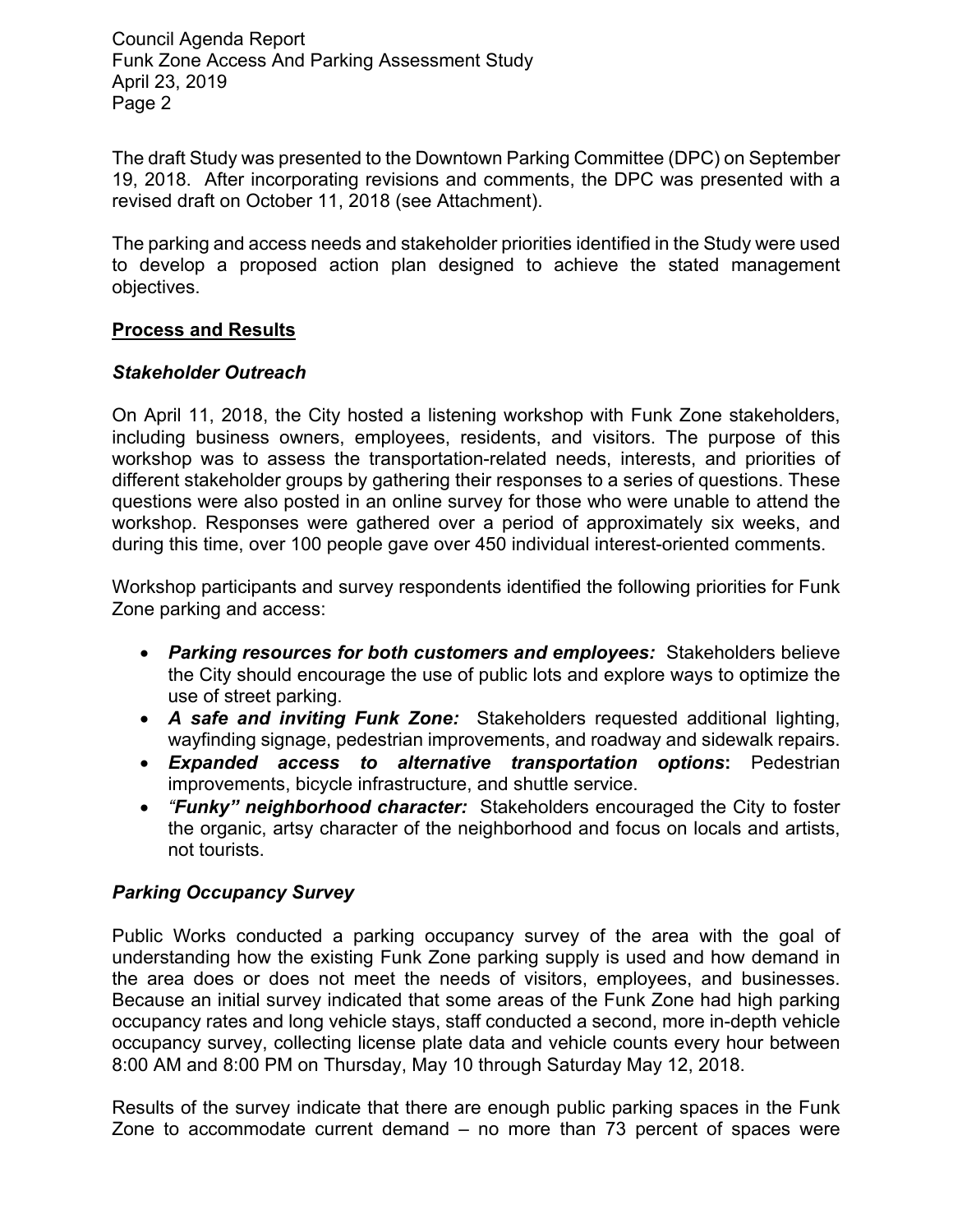occupied at any point during the survey. However, parking utilization is unbalanced. Free on-street parking is over utilized and has longer parking durations with less turnover, while paid public parking lots are underutilized. The most convenient parking is free and often congested, while parking that is farther away requires payment.

#### *Intercept Survey*

In response to a request from the DPC, staff also conducted an intercept survey to better understand how people are using parking in the Funk Zone. Staff walked the Funk Zone on Thursday, Friday, and Saturday, (July 19-21, 2018) between 8:00 AM and 8:00 PM, and stopped passersby to ask short questions about why they were visiting the Funk Zone, how they arrived, and where they parked.

Staff collected 334 intercept survey responses. Results of the survey indicated that Funk Zone customers find parking more challenging than employees and are more reliant on street parking. More than half of people who rely on street parking find it challenging or difficult. The survey also found that people don't like to pay for parking, but when they use paid public lots they are satisfied with their experience.

#### **Conclusions and Management Objectives**

Results of the Parking Study confirm that the existing parking supply in the Funk Zone is sufficient, and that parking is readily available for users who are willing to park farther away from businesses and pay for parking. However, parking utilization is unbalanced, with parkers strongly favoring free, centrally located parking over paid parking located further away from the commercial center. It shows that customers, in particular, are more likely to rely on conveniently located street parking, and that people who rely on street parking often find it challenging. Finally, the Study found that stakeholders believe better use of the available public parking resources located on the outskirts of the Funk Zone should be encouraged, that infrastructure improvements are an important priority, and that maintaining the artsy, funky character of the neighborhood is critical to its continued success.

The Study's conclusions suggest that parking in the Funk Zone should be managed to achieve the following objectives:

- Balance utilization of parking resources.
- Increase the availability of on-street spaces in the center of the Funk Zone and increase turnover to provide customer parking.
- Increase use of alternative transportation.
- Ensure public parking lots are easily accessible.
- Improve infrastructure to increase pedestrian safety, encourage cycling, and help visitors navigate the Funk Zone and find parking.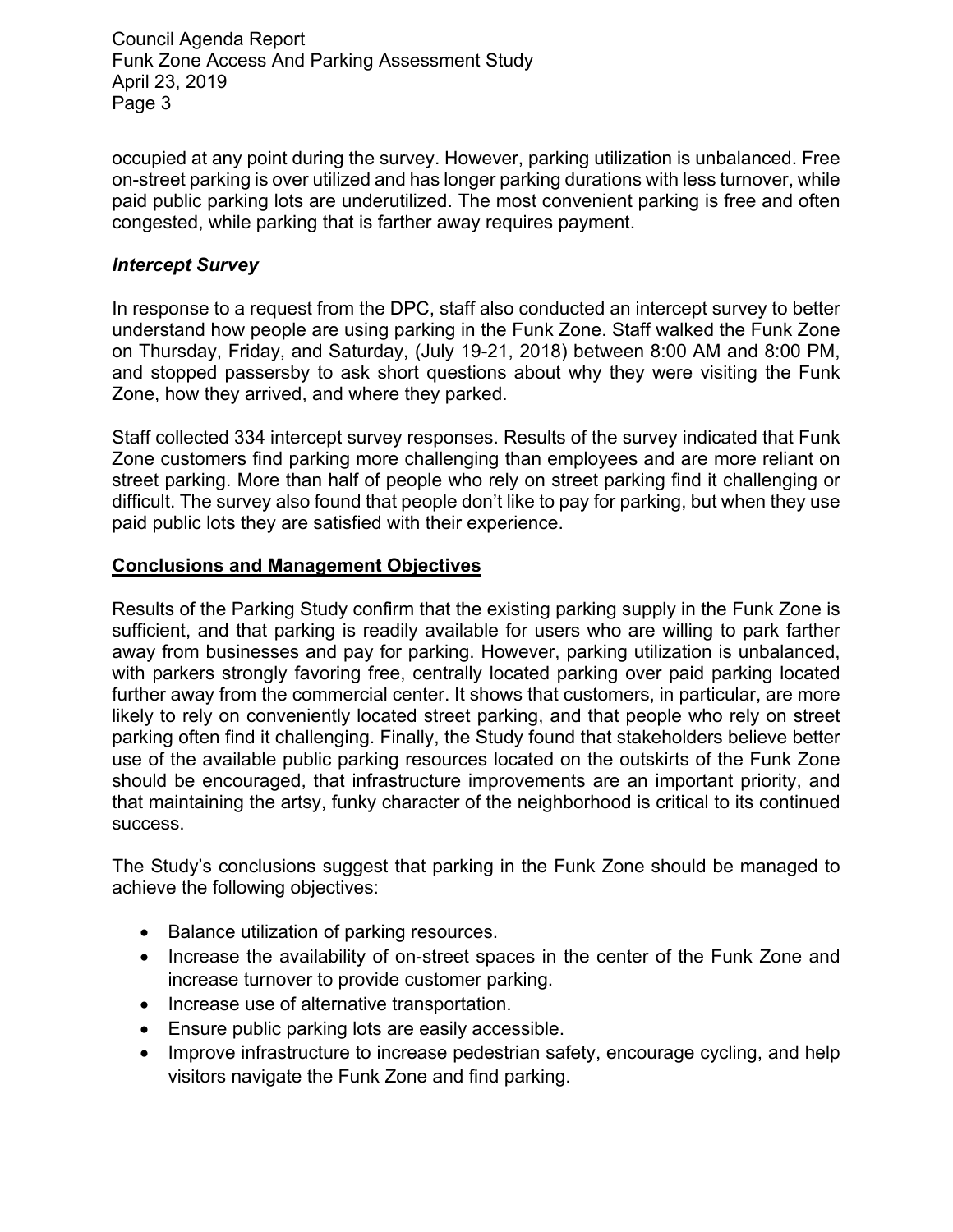### **Action Plan**

Based on the conclusions and management objectives identified through the Study, staff developed a slate of proposed action items designed to better address the Funk Zone's Stakeholders' interests by providing efficient and convenient neighborhood access, and enhancing the character and vitality of the Funk Zone.

On November 27, 2018, Public Works held a public Action Workshop to present this proposal to the community for their review and feedback. Participants were generally supportive of the objectives and action items, though some expressed concern about the specifics of the proposals. Taking these concerns into consideration, staff updated the Action Plan and presented a draft version to DPC on January 10, 2019, and returned with a revised draft for further discussion on March 14, 2019. The DPC expressed their support for the proposal and voted unanimously to forward the Action Plan to Council for approval.

The proposed action items are detailed in Appendix E of the attached Funk Zone Access and Parking Assessment Study, and summarized as follows:

**1. Price parking on street.** Introduce priced parking on Helena Avenue, the 00 and 100 blocks of East Yanonali Street, and Anacapa Street north of the railroad tracks (approximately 94 parking spaces). These blocks offer some of the most convenient parking in the Funk Zone, and consequently have some of the highest parking occupancy rates and are often full for most of the day. The goal of pricing parking on these streets, is to increase the availability of these business-adjacent spaces and shift some parking demand to more under-utilized parking sources, such as the more outlying streets and lots. Additionally, converting some 90-minute spaces to paid parking will allow Funk Zone customers to extend their visits, while still encouraging turnover.

On-street spaces would be priced at \$2 per hour, with rates in effect from 11:00 AM to 10:00 PM daily (similar to the Garden Street and Helena Lots, with no free period). Customers would have the option of paying at a self-service pay station or by using a mobile app. The system would be "pay-by-plate", in which customers would enter their license plate into the pay station or mobile app, then select and pay for the time they plan to stay, with no need to return to their vehicle to display a receipt. Customers using the mobile app would have the option to extend their paid session remotely, without returning to the pay station. Downtown Parking staff will patrol the area to ensure compliance and payment of fees.

**2. Remove illegal signage reserving public parking for private use.** In the Funk Zone, several businesses have posted signs that indicate that sections of the public right of way are not for public parking or are authorized parking only, tow-away zones. This signage essentially reserves the public right of way for private parking. Staff would initiate a process of enforcing SBMC 10.12.170, which prohibits such signs. Property owners would be offered the opportunity to have the pavement in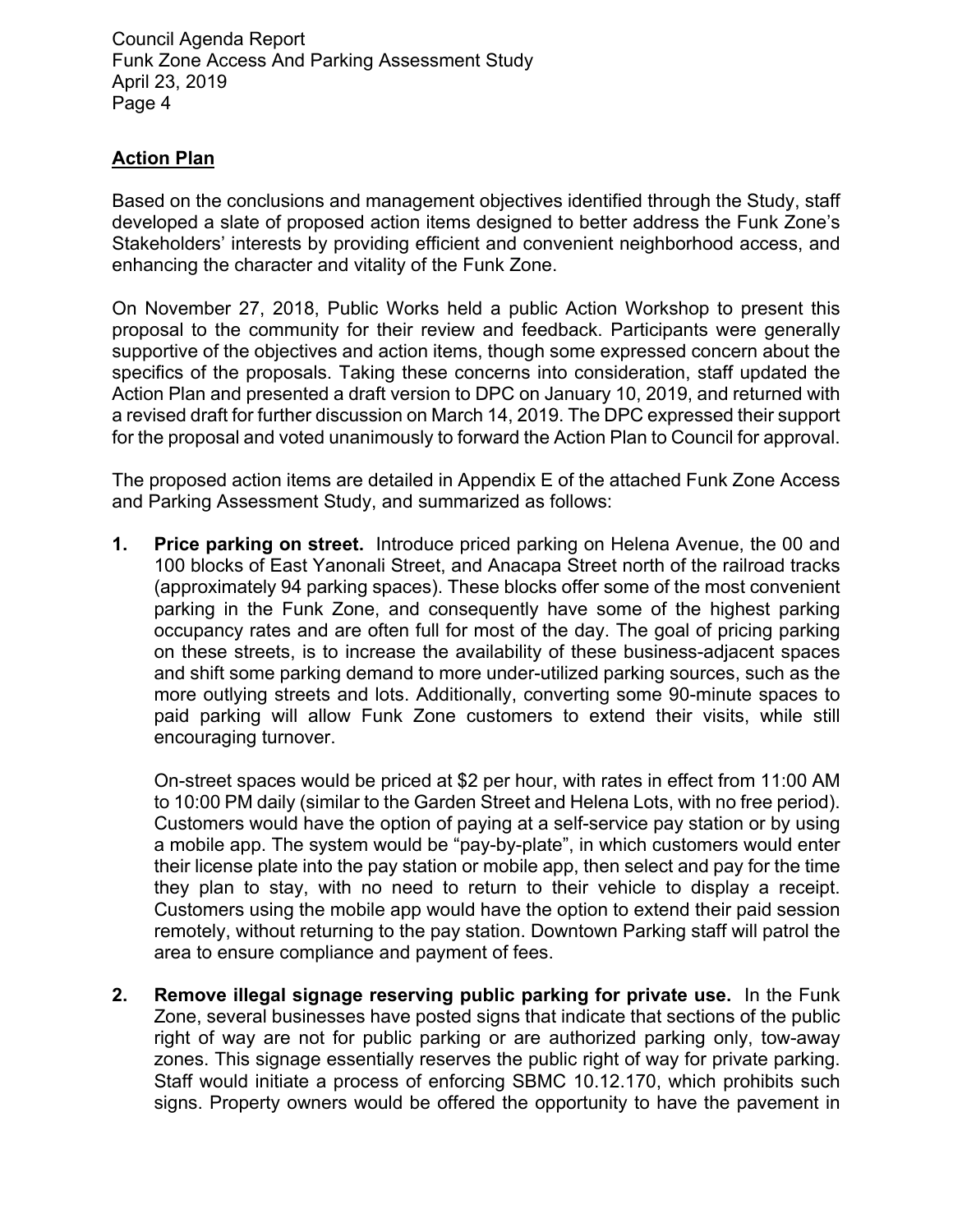front of gated driveway entrances striped for no parking to prevent vehicles from blocking access.

- **3. Extend nighttime parking hours.** Change existing "No Parking 12 AM 6 AM" signs to "No Parking 2 AM – 6 AM" to provide additional parking for restaurant and hospitality businesses, whose customers and employees often stay later into the night. Approximately 68 of these signs are located throughout the Funk Zone.
- **4. Add employee parking permits.** Create new resources for Funk Zone employee parking by offering up to eight additional monthly parking permits for sale in the Helena Lot and up to 20 additional monthly parking permits for sale in the Depot Lot. These lots have the capacity to accommodate additional permit holders without displacing visitors and customers.
- **5. Add employee parking new spaces.** Create approximately 60 new parking spaces on Garden Street between East Yanonali Street and the railroad tracks by re-striping this portion of the roadway during regular pavement surface maintenance. These additional spaces would be created concurrently with the proposed changes to the Funk Zone's on-street parking supply.
- **6. Update zone of benefit calculations.** Re-assess the parking zones of benefit in the Funk Zone and update the Zoning Ordinance to enable businesses in the Funk Zone to use the zone of benefit calculation to reduce their on-site parking requirement.
- **7. Add a Downtown Shuttle stop.** Improve access to the Funk Zone by adding a new Downtown Shuttle stop at the western corner of Anacapa and East Yanonali Streets.
- **8. Shared mobility zones.** Should the City implement shared mobility services, such as bike share, designate drop-off and pick-up zones for these devices to provide enhanced alternative transportation options while limiting sidewalk clutter and impacts to the right of way.
- **9. Designate ride share pick-up and drop-off zones.** Ride share services, such as Uber and Lyft, are very popular among Funk Zone patrons. However, the erratic behavior of ride share drivers looking for their customers can cause traffic hazards. Ride share drivers often have difficulty finding curbside spaces to pull over to pick up or drop off passengers, causing vehicles to stop in the traffic lane to load and unload. Staff would work with area businesses to designate drop-off and pick-up zones for ride share services to ensure ride share vehicles have safe places to load and unload passengers.
- **10. Invest in the Funk Zone.** Funk Zone stakeholders identified a number of infrastructure needs in the neighborhood, including street lighting and path lighting, wayfinding signage, and pedestrian improvements such as crosswalks and sidewalk repairs. The proposed on-street paid parking would generate an estimated \$245,585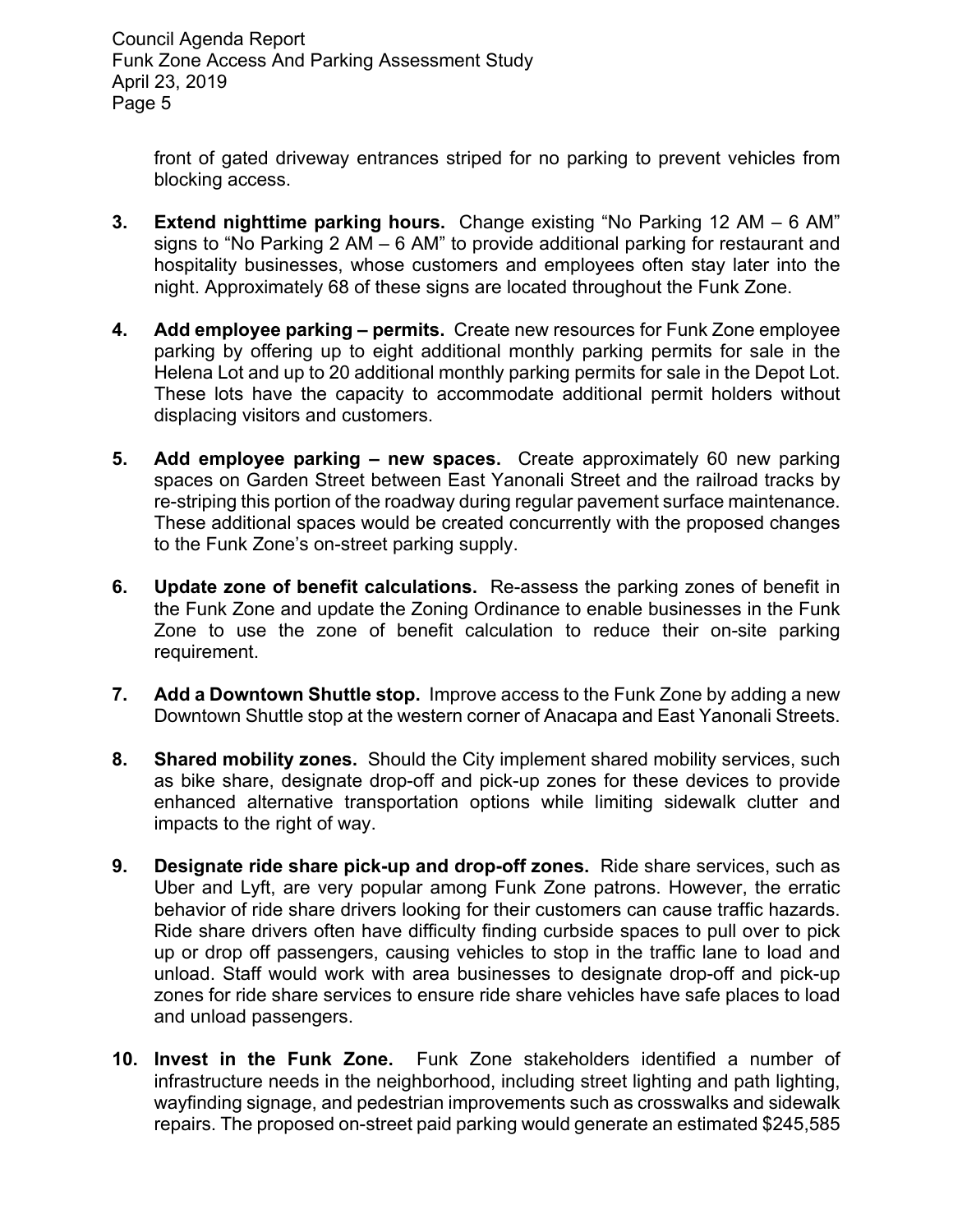in net revenues annually. Fifty percent of these revenues (approximately \$122,793 annually) could be used to fund priority projects in the Funk Zone.

#### **BUDGET/FINANCIAL INFORMATION:**

Staff estimates that, in total, the proposed activities would be revenue-positive. One-time and operating costs would be funded by the Downtown Parking budget and are estimated as follows:

| <b>Action Item</b>             | <b>Est. One-time</b><br><b>Cost</b> | <b>Est. Annual</b><br><b>Operating</b><br><b>Cost</b> | <b>Est. Annual</b><br><b>Revenue</b> |
|--------------------------------|-------------------------------------|-------------------------------------------------------|--------------------------------------|
| Price parking on street        | \$42,286                            | \$77,058                                              | \$322,608                            |
| Extend nighttime parking hours | \$867                               |                                                       |                                      |
| Add employee parking permits   |                                     |                                                       | \$46,560                             |
| Add a Downtown Shuttle stop    | \$2,345                             |                                                       |                                      |
| <b>Shared mobility Zones</b>   | \$10,500                            |                                                       |                                      |
| Ride share zones               | \$1,110                             |                                                       |                                      |
| <b>TOTAL</b>                   | \$57,108                            | \$77,058                                              | \$369,168                            |

Staff will return to Council as needed for appropriations.

#### **Environmental Review and Permitting**

The Funk Zone is located within the Coastal Zone, and the Action Plan implementing projects would be subject to coastal review and design review approval.

Based on a preliminary Environmental Review conducted by Planning Division staff, a Council action to approve the Funk Zone Action Plan has been determined to be Categorically Exempt from further environmental review under California Environmental Quality Act (CEQA) provisions as follows:

 For Action Plan except Item 6: State CEQA Guidelines §15301, Categorical Exemption Class 1 – Existing Facilities. This exemption class includes the operation, repair, and minor alteration of existing public structures, equipment, or features involving negligible or no expansion of use, including streets, sidewalks, bicycle and pedestrian trails, and similar facilities and other alterations such as the addition of bicycle facilities, including bicycle parking, bicycle-sharing facilities and bicycle lanes, transit improvements such as bus lanes, pedestrian crossings, street trees, and other similar alterations that do not create additional automobile lanes. The City list of activities determined to qualify as exempt in this category includes installation of traffic safety devices. None of the Exceptions to use of this Exemption per CEQA Guidelines §15300.2 apply.